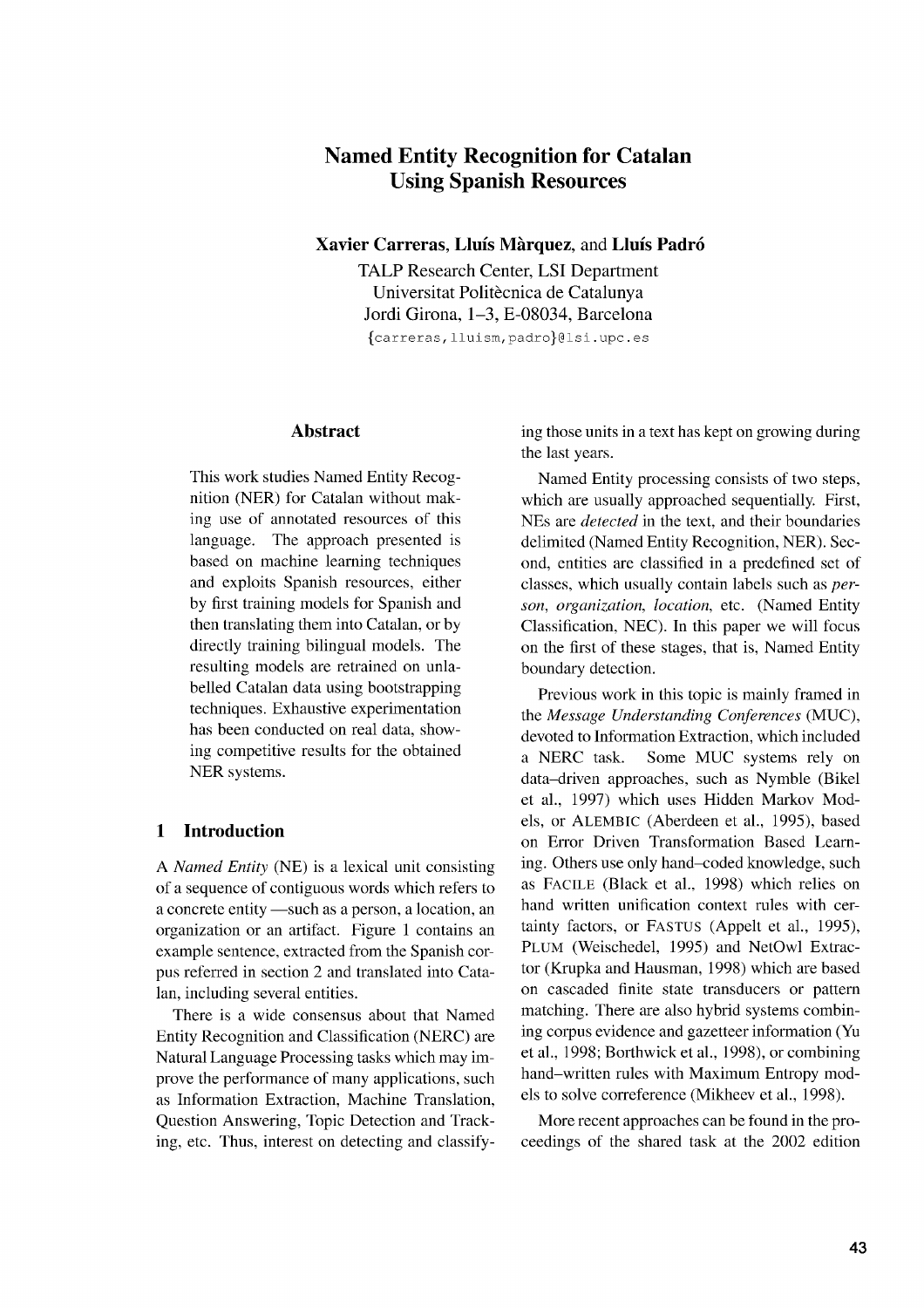*"El presidente del* [Comite OlImpico Internacional]oRG, [Jose Antonio Samaranch]pER, *se reuni6 el lunes en* [Nueva York]<sub>LOC</sub> con investigadores del [FBI]<sub>ORG</sub> y del [Departamento de Justicia]<sub>ORG</sub>."

*"El president del* [Comite Olimpie Internacional]oRG, [Josep Antoni Samaranch]pER, *es va reunir dilluns a* [Nova York]Loc *amb investigadors del* [FBI]oRG *i del* [Departament de Justicia]oRG."

Figure 1: Example of a Spanish (top) and Catalan (bottom) sentence including several Named Entities between brackets (PER=person, Loc=location, oRG=organization).

of the *Conference on Natural Language Learning,* CoNLL'02 (Tjong Kim Sang, 2002a), where several machine–learning systems were compared at the NERC task. Usually, machine learning (ML) systems rely on algorithms that take as input a set of labelled examples for the target task and produce as output a model (which may take different forms, depending on the used algorithm) that can be applied to new examples to obtain a prediction. CoNLL'02 participants used different state–of–the–art ML algorithms, such as Support Vector Machines (McNamee and Mayfield, 2002), AdaBoost (Carreras et al., 2002; Tsukamoto et al., 2002), Transformation–Based methods (Black and Vasilakopoulos, 2002), Memory–based techniques (Tjong Kim Sang, 2002b) or Hidden Markov Models (Malouf, 2002), among others.

One remarkable aspect of most widely used ML algorithms is that they are *supervised,* that is, they require a set of labelled data to be trained on. This may cause a severe bottleneck when such data is not available or is expensive to obtain, which is usually the case for minority languages with few pre–existing linguistic resources and/or limited funding possibilities.

Our goal in this paper is to develop a low–cost Named Entity recognition system for Catalan. To achieve this, we take advantage of the facts that Spanish and Catalan are two Romance languages with similar syntactic structure, and that —since Spanish and Catalan social and cultural environments greatly overlap— many Named Entities appear in both languages corpora. Relying on this structural and content similarity, we will build our Catalan NE recognizer on the following assumptions: (a) Named Entities appear in the same contexts in both languages, and (b) Named Entities are composed by similar patterns in both languages.

The work departs from the use of existing annotated Spanish corpora and machine learning tech-

niques to obtain Spanish NER models. We first build low–cost resources (about 10 person–hours each), namely a small Catalan training corpus and translation dictionaries from Spanish to Catalan. We then present and evaluate several strategies to obtain a low–cost Catalan system. Simple naive strategies consist of learning from the large Spanish corpus a model which makes no use of lexical information, or learning a model for Catalan using the small Catalan corpus. More sophisticated strategies are translating a Spanish model into Catalan, or directly learning a bilingual model applicable to both languages. Experimentation shows that the latter strategies, specially the bilingual models, provide very good performance, somewhat better than the former techniques. We also study the evolution of these models within a bootstrapping process, observing no significant improvement.

Next section of the paper describes the used corpora and evaluation measures. Section 3 describes the NER learning system. Section 4 presents the strategies to obtain a low–cost Catalan NER system and provides results. Bootstrapping is studied in section 5, and, finally, section 6 concludes.

# **2 Data and Evaluation**

The experimentation of this work has been carried on two corpora, one for each language. In both cases, the corpora consist of sentences extracted from news articles of same year, namely year 2,000. The Spanish data corresponds to the CoNLL 2002 Shared Task Spanish data, the original source being the EFE Spanish Newswire Agency. It consists of three files: a training set, a development set and a test set. The first two are used respectively to train and tune a system, and the latter is used to evaluate and compare systems. Table 1 shows the number of sentences, words and Named Entities in each set. For Catalan, we had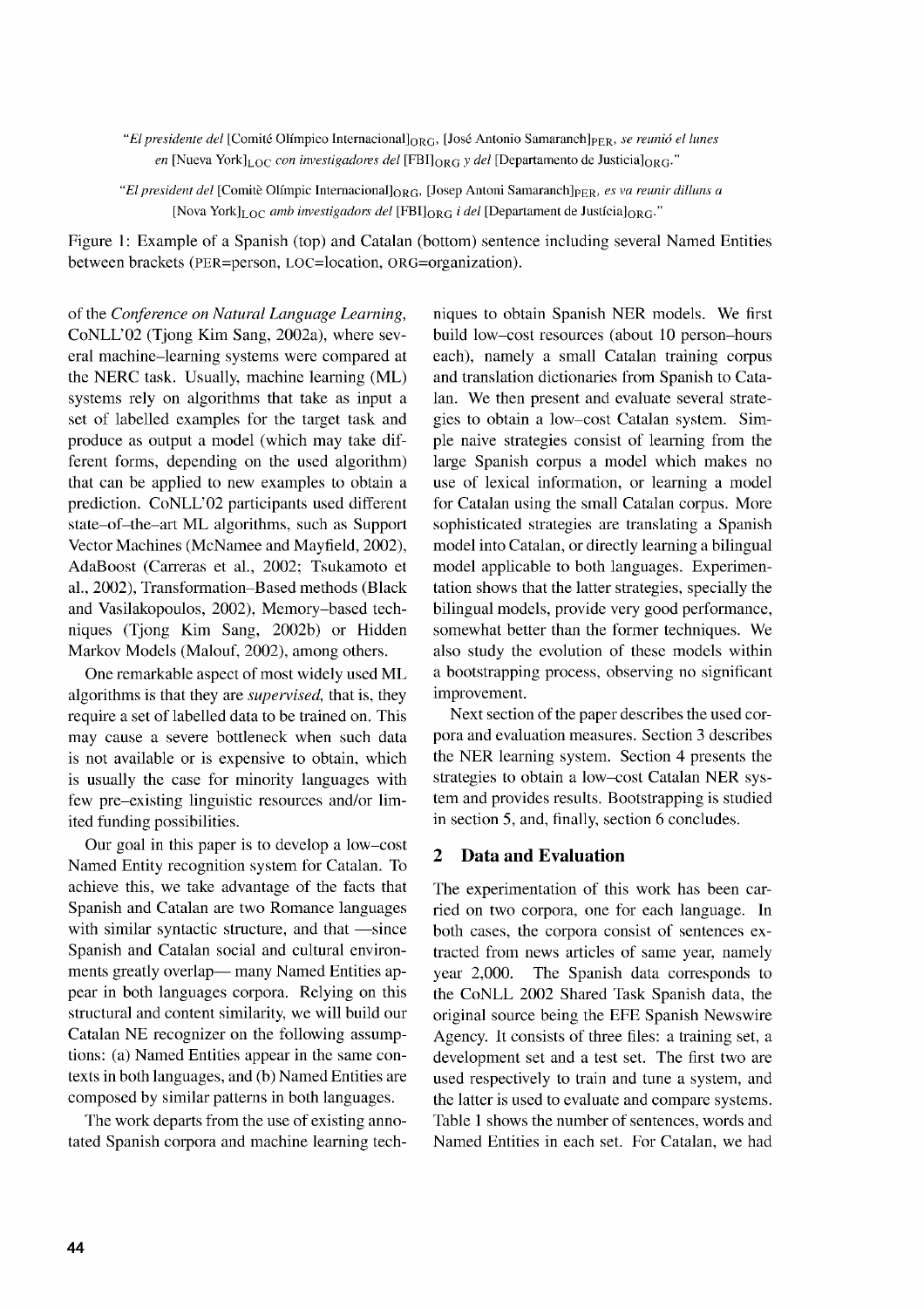| lang. | set    | #sent. | #words    | #NEs   |
|-------|--------|--------|-----------|--------|
| es    | train. | 8,322  | 264,715   | 18,797 |
| es    | dev.   | 1,914  | 52,923    | 4,351  |
| es    | test   | 1,516  | 51,533    | 3,558  |
| ca    | train. | 817    | 23,177    | 1,232  |
| cа    | test   | 844    | 23,595    | 1,338  |
| cа    | unlab. | 83,725 | 2,201,712 |        |

Table 1: Sizes of Spanish and Catalan data sets

available a large amount of news articles extracted from the Catalan edition of the daily newspaper *El Periódico de Catalunya* (also from year 2,000). From this corpus, we selected two sets for manual annotation: a training set, to train a system, and a test set, to perform the evaluation. The remaining data was left as unlabelled data.

As evaluation method we use the common measures for recognition tasks: precision, recall and  $F_1$ . Precision is the percentage of NEs predicted by a system which are correct. Recall is the percentage of NEs in the data that a system correctly recognizes. Finally, the  $F_1$  measure computes the harmonic mean of precision  $(p)$  and recall  $(r)$  as  $2 \cdot p \cdot r/(p+r)$ .

## 3 The Spanish NER System

The Spanish NER system is based on the best system at CoNLL'02, which makes use of a set of AdaBoost–based binary classifiers for recognizing the Named Entities in running text. See (Carreras et al., 2002) for details.

The NE recognition task is performed as a sequence tagging problem through the well–known BIO labelling scheme. Here, the input sentence is treated as a word sequence and the output tagging codifies the NEs in the sentence. In particular, each word is tagged as either the beginning of a NE (B tag), a word inside a NE (I tag), or a word outside a NE (0 tag). In our case, a NER model is composed by: (a) a representation function, which maps a word and its context into a set of features, and (b) three binary classifiers (one corresponding to each tag) which, operating on the features, are used for tagging each word. When tagging, a sentence is processed from left to right, selecting for each word the tag with maximum confidence that is coherent with the current solution (I–tag sequences must be preceded by a B–tag). When learning a model, all the words in the training set are used as training examples, applying a *one–vsall* binarization of the 3–class classification problem.

The representation consists in a shifting window anchored in a word  $w$ , which encodes the local context of  $w$  with which a classifier will operate. In the window, each word around  $w$  is codified with a set of primitive features, together with its relative position to  $w$ . Each primitive feature with each relative position and each possible value forms a final binary feature for the classifier (e.g., "the word\_form at position -2 is calle"). Particularly, the set of primitive features applied to each word in the window is the following:

- Lexical Features The word forms.
- Orthographic Features These are binary and not mutually exclusive features that test whether the following predicates hold in the word: *initial-caps, all-caps, contains-digits, all-digits, alphanumeric, roman-number, contains-dots, contains-hyphen, acronym, lonely-initial, punctuation-mark, singlechar, functional-word,* and *URL.* Functional words are determiners and prepositions which typically appear inside NEs.
- Affixes Test whether a word beginning (or ending) matches with a common NE prefix (or suffix). The list of affixes has been automatically extracted from the Spanish training set, by taking those NE affixes of up to 4 symbols which occur more than 100 times.
- Word Type Patterns The type of a word is either *functional, capitalized, lowercased, punctuation mark, quote* or *other.* Each conjunction of types of contiguous words is a word type pattern, but only patterns in the window which include the anchoring word are considered.
- Left Predictions The tags being predicted in the current classification. These features only apply to the words in the window to the left of the anchoring word  $w$ .

As learning algorithm we use the binary AdaBoost with confidence rated predictions. The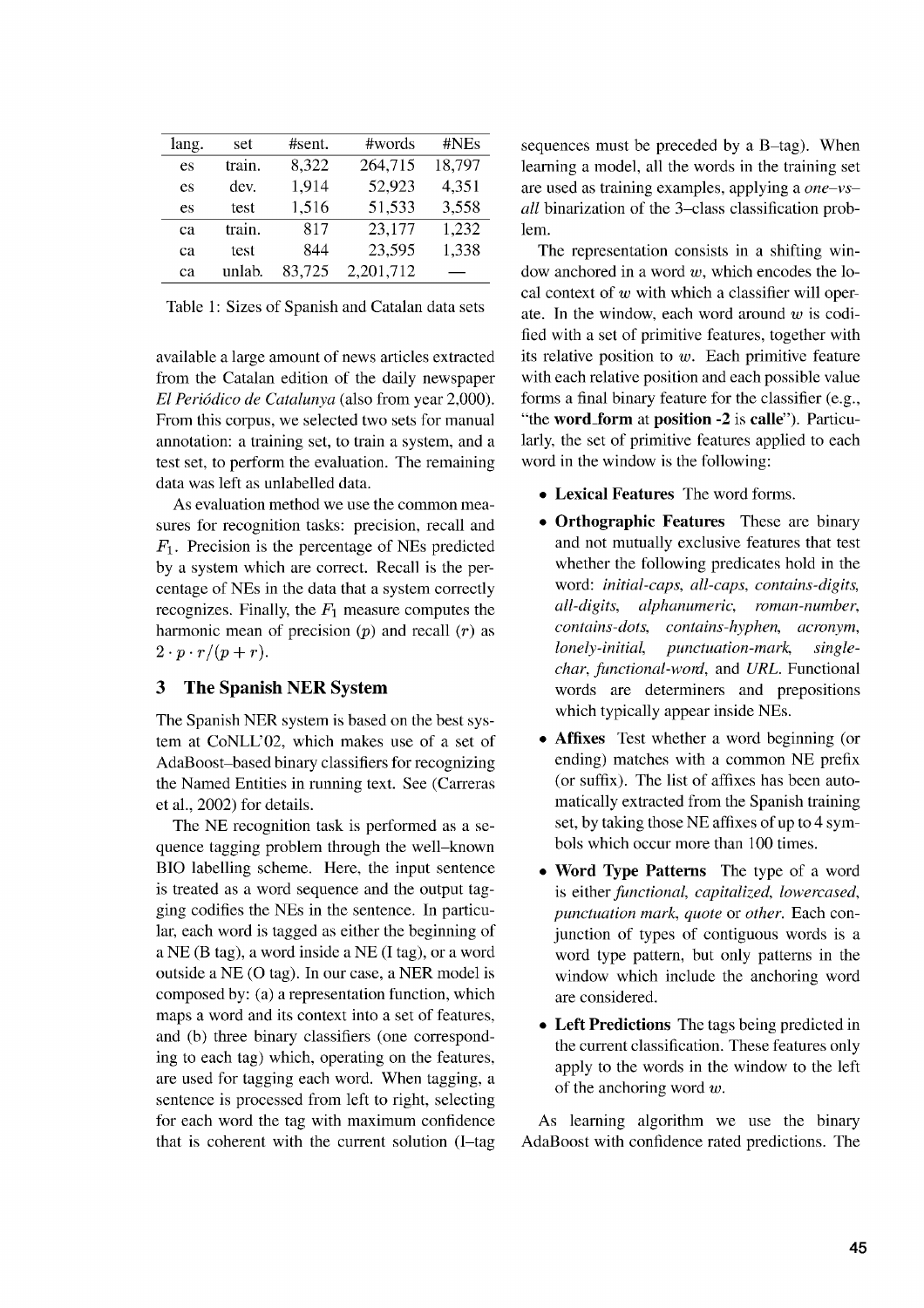idea of this algorithm is to learn an accurate strong classifier by linearly combining, in a weighted voting scheme, many simple and moderately accurate base classifiers or rules. Each base rule is learned sequentially by presenting the base learning algorithm a weighting over the examples, which is dynamically adjusted depending on the behavior of the previously learned rules. We refer the reader to (Schapire and Singer, 1999) for details about the general algorithm, and to (Schapire, 2002) for successful applications to many areas, including several NLP tasks.

In our setting, the boosting algorithm combines several small fixed—depth decision trees. Each branch of a tree is, in fact, a conjunction of binary features, allowing the strong boosting classifier to work with complex and expressive rules.

# **4 Porting to Catalan**

In this section we study the portability of a NER system from Spanish to Catalan. Our approach is to port a NER system by porting the model features from Spanish to Catalan. In particular, we concentrate on the features which are language dependent, namely, the lexical features (or word forms) and the functional words. All other features are left unchanged.

Two alternative translation dictionaries from Spanish to Catalan and vice-versa have been built for the task. They contain a one to one correspondence between Spanish and Catalan words. For instance, an entry in a dictionary is "calle  $\sim$  carrer", meaning that the Spanish word "calle" ("street" in English) corresponds to the Catalan word "carrer".

In order to obtain the relevant vocabulary for NER, we have run several trainings of the Spanish NER system by varying the system parameters, and we have extracted from the learned models all the involved Spanish lexical features. These Spanish words form a set of 5,024 entries.

The first dictionary has been manually completed, with an estimated cost of about 10 person hours of a bilingual speaker (7.2 sec/word). Note that translations are made with no context information, and with no linguistic criteria. The translator's common sense is blindly assumed to select the best choice among all possible translations.

The second dictionary has been automatically

completed using the InterNOSTRUM Spanish— Catalan machine translation system developed by the Software Department of the University of Ala- $\text{cant}^1$ . In this case, the translations have also been resolved without any context information, and the entries not recognized by InterNOSTRUM (about 17%) have been left unchanged.

# **4.1 Model Translation**

Our first approach to obtain a NER model for Catalan consists in first learning a NER model for Spanish using Spanish annotated data, and then translating its lexical features from Spanish into Catalan using the translation dictionary.

In our particular case, a NER model is composed by the B, I and 0 classifiers, each of which is a combination of a number of base decision trees. The model translation, therefore, consists in translating every decision tree by translating those nodes in the tree which evaluate lexical features. For instance, considering the translation "calle  $\sim$  carrer", a node for Spanish with feature "word:-2:calle", testing whether the word form at relative position -2 is "calle", will be translated into the node for Catalan "word:-2:carrer", which will test whether the -2 word is "carrer".

As a result, we obtain models which are trained on Spanish and applied to Catalan text.

#### **4.2 Cross—Linguistic Features**

As a more sophisticated alternative, we propose a bilingual model which works for Spanish and Catalan at the same time. We do this by using what we call *cross—linguistic features,* instead of the monolingual word forms specified above. Assume a feature *lang* which takes value *es* or *ca,* depending on the language under consideration. A cross—linguistic feature is just a binary feature corresponding to an entry in the translation dictionary, "es\_w  $\sim$  ca\_w", which is satisfied as follows:

$$
X\!\!-\!\!\mathrm{Ling}_{\mathrm{es\_w}\sim\mathrm{ca\_w}}(w) = \left\{\begin{array}{ll} 1 & \text{if } w = \mathrm{es\_w} \\ & \text{and } lang = \mathrm{es} \\ 1 & \text{if } w = \mathrm{ca\_w} \\ & \text{and } lang = \mathrm{ca} \\ 0 & \text{otherwise} \end{array}\right.
$$

 $1$ The InterNOSTRUM system is freely available at the following URL: http://www.internostrum.com.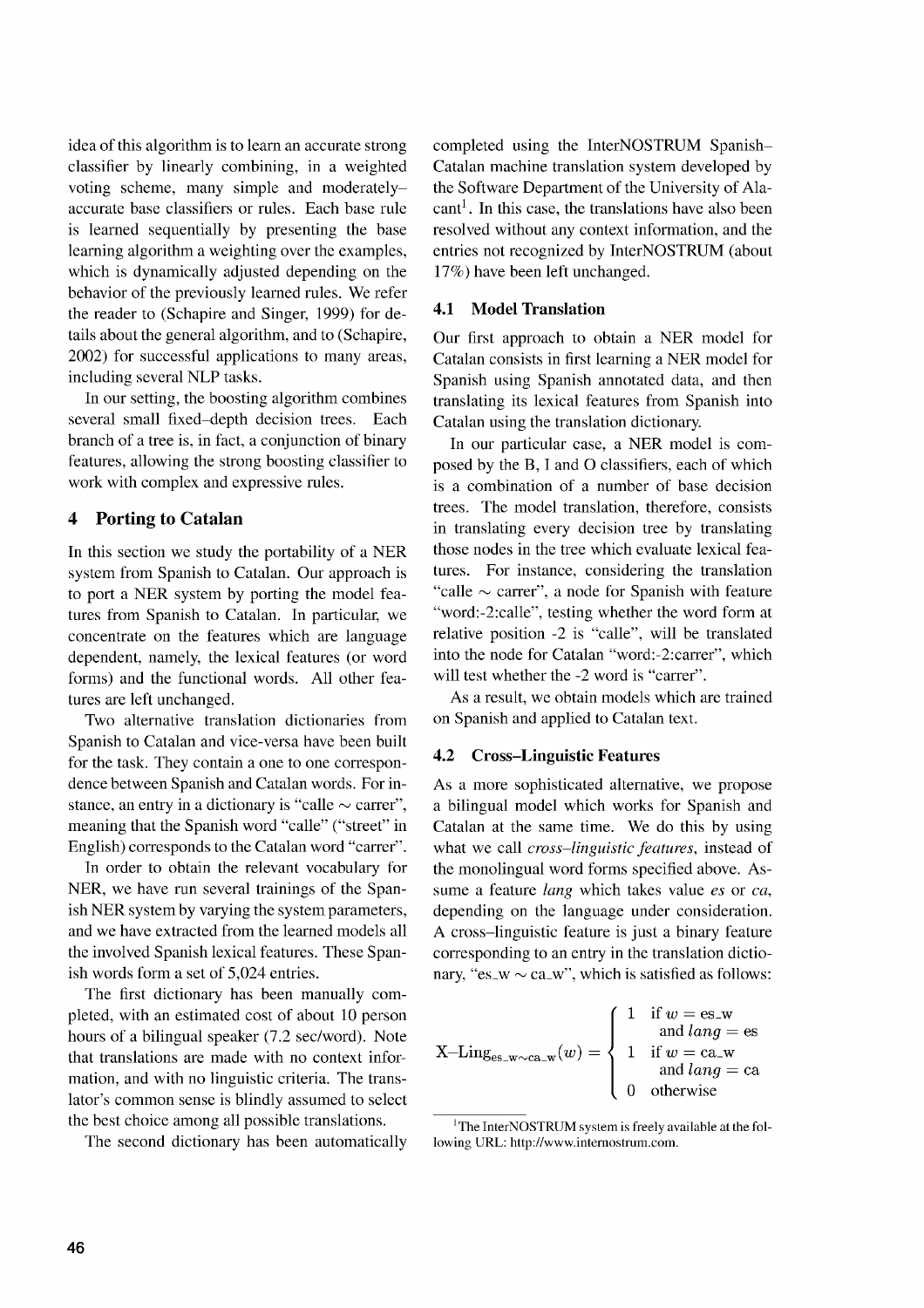This representation allows to learn from a corpus consisting of mixed Spanish and Catalan examples. The idea here is to take advantage of the fact that the concept of NE is mostly shared by both languages, but differs in the lexical information, which we exploit through the lexical translations. With this we can learn a bilingual model which is able to recognize NEs both for Spanish and Catalan, but that may be trained with few or even any— data of one language, in our case Catalan.

#### **4.3 Direct Learning in Catalan**

A third approach is the usual learning of a NER system using training data of the same language. Since our interest relies on developing a low–cost NER system for Catalan, we have performed standard learning on a small training set (described in table 1), with an annotation cost comparable to the cost of building the translation dictionary (about 10 person hours).

## **4.4 Results**

Preliminary tuning on Spanish was performed on the Spanish development set, in order to fix learning parameters. The window sizes were set to 3 words around, except for the orthographic window, with size of 1 word around. Concerning classifiers, the depth of the base decision trees was fixed to 4 levels (i.e., tree branches represent conjunctions of up to 4 basic features). When applicable, the number of decision trees per classifier was automatically tuned in the Spanish development set selecting, from up to 2,000 base trees, the number which maximizes the  $F_1$  measure. Otherwise it was fixed to 800.

First, in order to have a baseline for the data sets, two basic models were learned. The first, NO\_LEX, makes no use of lexical information at all, that is, focuses only on orthographic features, affixes, type patterns and left predictions. We trained this model on the Spanish training data and we directly applied it to both languages. As a second baseline, a model for Catalan (including lexical information) LEx.ca, was trained using the small Catalan training set.

Following the approach described in Section 4.1, a model was learned on the Spanish training set, and then translated into Catalan, generating the model LEx.es2ca. Note that this model is also applicable both to Spanish and Catalan, considering, respectively, the learned set of Spanish lexical forms or the translated Catalan ones. In addition, we tested the influence of cross–linguistic features presented in Section 4.2. We trained one model, X-LING<sub>es</sub>, only with the Spanish training data, and a second model, X-LING<sub>mix</sub>, using both the Spanish training data and the Catalan training set. In both approaches the experiments were replicated using the two available translation dictionaries.

Table 2 presents the results of all the learned models on the test sets. Clearly, comparing the performance of the NO\_LEX model versus the others, it can be stated that lexical information significantly helps on the NER task on both languages.

Looking at the results on the Catalan test (right block), all the models using the manual dictionary achieve a very competitive performance over 90% of  $F_1$  measure. Therefore, the techniques to adapt a NER model to Catalan seem to work considerably well. The LEx.ca model performs somewhat worse (89.18%) than others (probably because of the reduced size of the training set), indicating that, in similar conditions of annotation effort, it is preferable to translate the models than to learn from the small Catalan corpus.

The LEX.es2ca and  $X$ -LING<sub>es</sub> models perform nearly the same. Actually, since they are trained on the same Spanish data, the models are fairly equivalent, and the minor differences may be attributed to the fixed vocabulary of the cross– linguistic model. Besides, the  $X-LING<sub>mix</sub>$  model, trained with mixed corpora, achieves the best results (91.18%), which supports our arguments on learning simultaneously from both languages.

Another positive result shown in table 2 is that the X-LING models using the automatically generated dictionary perform almost as well as using the manual dictionary (a loss of about 0.5 points in  $F_1$  is observed in both cases). After a manual inspection, we explain the bad results of LEx.es2ca with the automatic dictionary (87.53% compared to 90.55%) by the large number of errors coming from the translation of Spanish words, which are directly applied on the Catalan data. X-LING models perform instead a new training step and they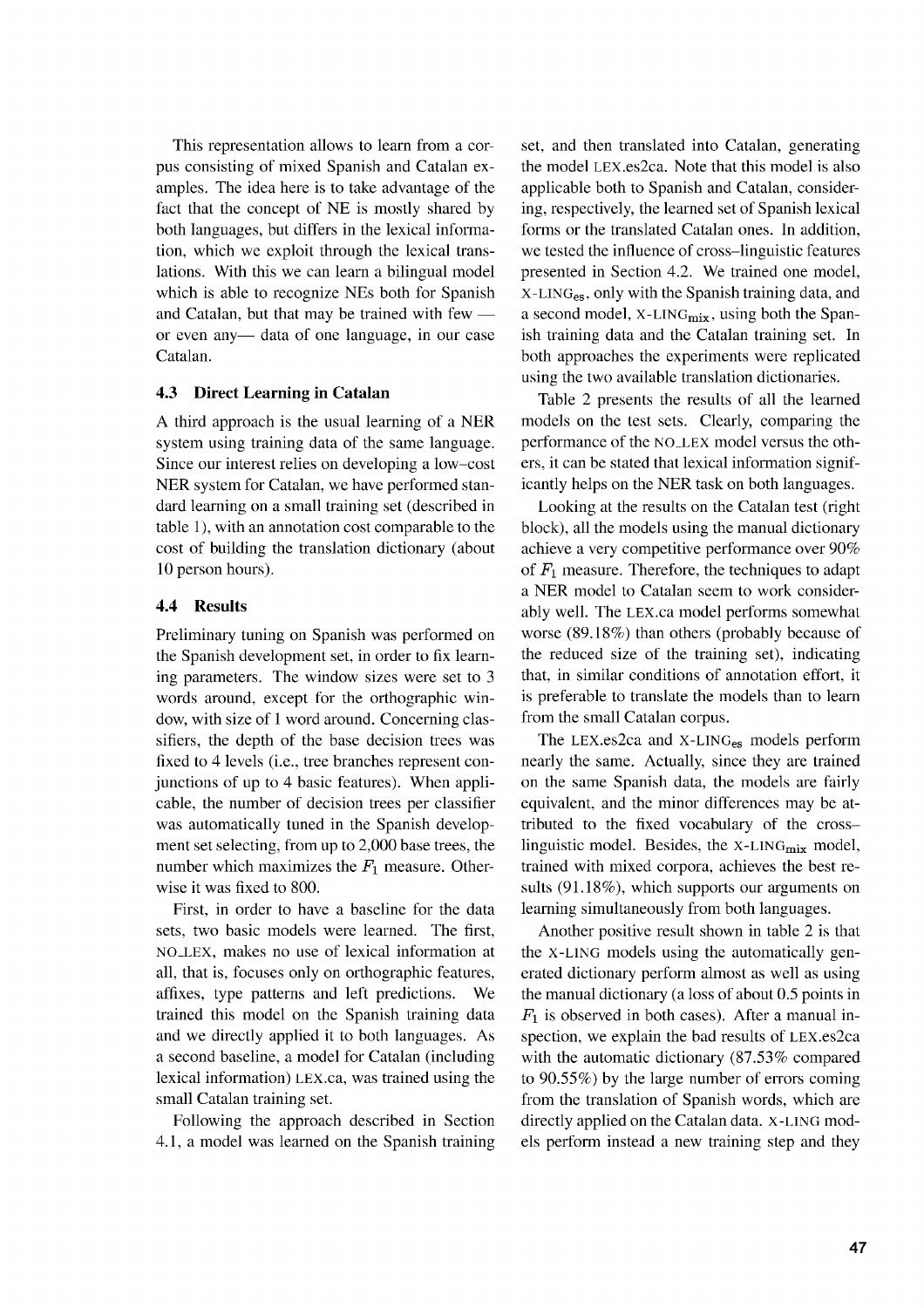|                         | es train | ca train | dicc. | es test |       |             | ca test |       |             |
|-------------------------|----------|----------|-------|---------|-------|-------------|---------|-------|-------------|
|                         |          |          |       | prec.   | rec.  | $F_{\rm 1}$ | prec.   | rec.  | $F_{\rm 1}$ |
| <b>NO_LEX</b>           | yes      | no       |       | 89.31   | 88.03 | 88.67       | 82.80   | 82.21 | 82.50       |
| LEX.ca                  | no       | yes      |       |         |       |             | 90.98   | 87.44 | 89.18       |
| LEX. es2ca              | yes      | no       | man.  | 92.81   | 92.89 | 92.85       | 89.14   | 92.00 | 90.55       |
|                         |          |          | aut.  |         |       |             | 83.85   | 91.55 | 87.53       |
| $X$ -LING <sub>es</sub> | yes      | no       | man.  | 92.25   | 92.64 | 92.44       | 90.78   | 89.76 | 90.27       |
|                         |          |          | aut.  | 92.23   | 92.69 | 92.46       | 89.95   | 89.61 | 89.78       |
| $X$ -LIN $Gmix$         | yes      | yes      | man.  | 92.27   | 92.53 | 92.40       | 91.95   | 90.43 | 91.18       |
|                         |          |          | aut.  | 92.57   | 92.39 | 92.48       | 91.29   | 90.13 | 90.71       |

Table 2: Evaluation of the learned models on the test datasets for Spanish (es) and Catalan (ca). The "es" and "ca train" columns indicate the training material used in each model. The "dicc." column specifies the dicctionary (either manual or automatic) used for translating models. The NO\_LEX model learns without making use of lexical information. The LEx.ca model is a baseline standard model developed on Catalan. The LEx.es2ca is a translated model from Spanish to Catalan. The X-LING models are bilingual models using cross-linguistic features.

are capable of discarding useless erroneous crosslinguistic features.

Regarding the performance on Spanish (left block), the original model, LEx.es2ca, working with Spanish lexical information, obtains the best results (92.85%), but cross-linguistic models are still competitive (with a small loss of 0.4 points in  $F_1$ ). This fact indicates that training with both languages at the same time does not significantly hurt the performance of the individual Spanish model. Additionally, the multilingual models are simpler to use, since they work straightforwardly with both languages, whereas form-based translated models are specific for each language.

We would like to note also that the systems achieve the same order of performance for both languages, which was shown to be very competitive in CoNLL'02. Although the table figures correspond to evaluations in different sets, and thus, can not be directly compared, the two corpora are similar, since both consist of news article from the same dates and geographical area.

As far as the cost concerns, it happens that the better the performance of a model, the more the resources needed to obtain it. Probably, the best tradeoff is observed in the case of  $X-LING<sub>mix</sub>$  with the automatic dictionary, which allows to almost automatically construct an accurate NER system for Catalan (90.71%) at the only cost of 10 person hours of corpus annotation.

### **5 Bootstrapping the models**

This section describes an attempt to improve the NER models via bootstrapping techniques, that is, making use of the available large amount of unlabelled data in Catalan.

We describe a simple, naive strategy for the bootstrapping process. The unlabelled data in Catalan has been randomly divided into a number of equal-sized disjoint subsets  $S_1 \ldots S_N$ , containing 1,000 sentences each. Given an initial NER model  $M_0$  and a base labelled data set  $T_L$ , the process is as follows:

- 1. For  $i = 1 \cdots N$  do:
	- (a) Identify the Named Entities in  $S_1 \dots S_i$ using model  $M_{i-1}$ .
	- (b) Learn a new model  $M_i$  using as training data  $T_L \cup \bigcup_{i=1}^i S_i$ .
- 2. Output Model  $M_N$ .

At each iteration, a new unlabelled fold is included in the learning process. First, the folds are labelled by the current model, and then, a new model is learned using the base training data plus the label-predicted folds.

We have run the process for three of the models above, always using the manual dictionary: LEX.ca, with Catalan training set as  $T_L$ ; X-LING<sub>es</sub>, with Spanish training set as  $T_L$ ; and X-LING<sub>mix</sub>,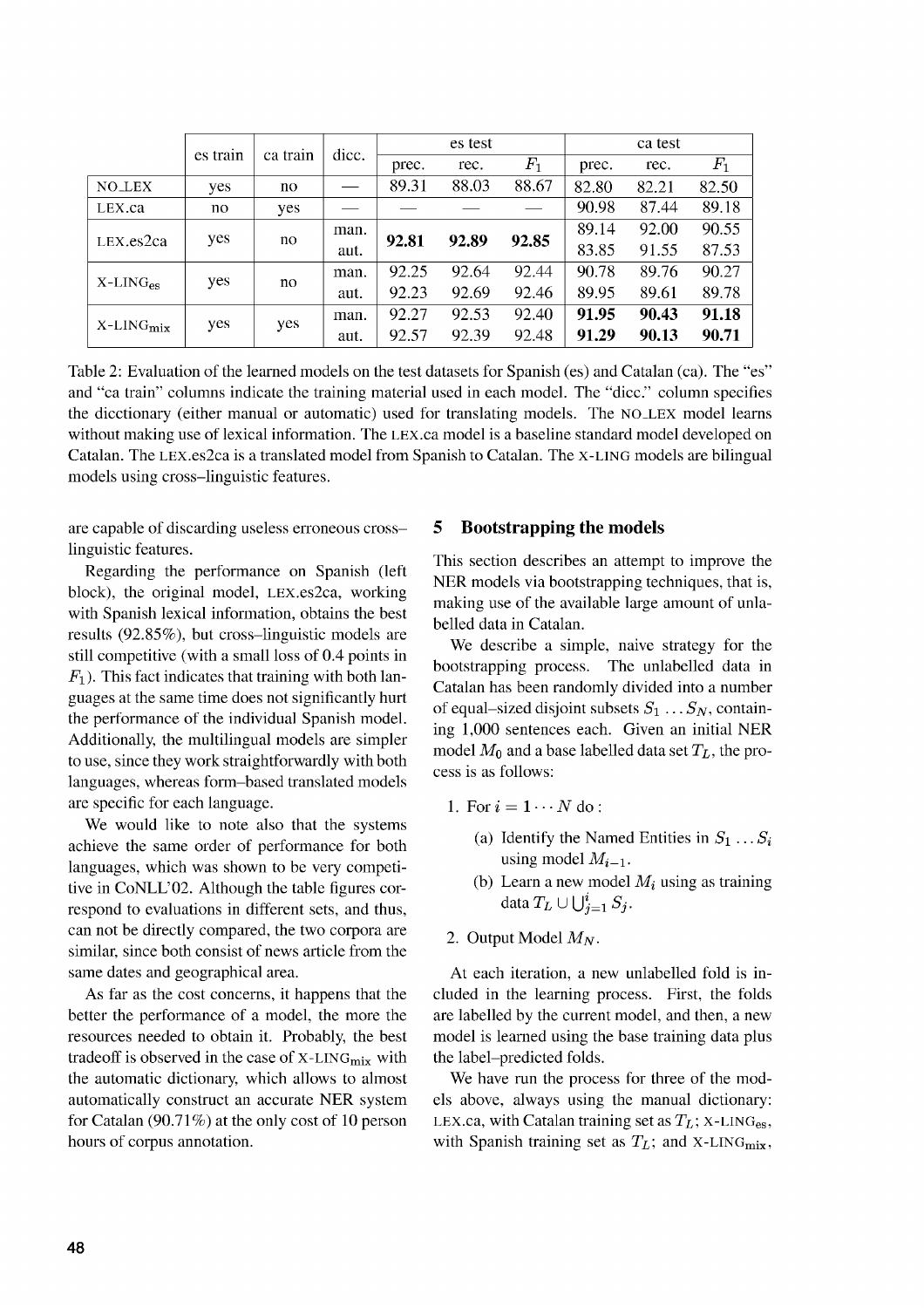

Figure 2: Progress of the  $F_1$  measure through bootstrapping iterations.

with  $T_L$  as the union of the Spanish and Catalan training material. Since the LEx.es2ca model can not mix its initial Spanish training with the Catalan folds, we have avoided the model in the experiment. Figure 2 depicts the evolution of the  $F_1$ measure through the bootstrapping process, for 7 iterations.

The model LEx.ca experiments a sharp drop of 2 points in the first iteration, and beyond iteration 5 gets stable at 87.41%. In our opinion, the Catalan training set is not big enough and the errors in the retraining folds degrade the performance of the bootstrapped model. On the other hand, the cross linguistic models show a slightly better behavior, achieving a maximum increase of about 0.5 points, getting also somewhat stable beyond iteration 5. Again, X-LING $_{mix}$  is slightly better than X- $LING_{es}$ . Bootstrapping, therefore, is not very helpful on improving models. However, these models seem to have learned a robust concept which overcomes the errors produced when relabelling folds. It is also interesting to realize that the inclusion of the Catalan training is crucial in the difference in performance between the cross—linguistic models: the X-LING<sub>es</sub> model is not able to acquire from the unlabelled data the same behavior than the X- $LING<sub>mix</sub> model, which has access to the manually$ annotated Catalan set (nearly of the same size than each fold).

More complex variations to the above bootstrapping strategy have been experimented. Basically, our direction has concentrated on selecting from the unlabelled material only the "good" sentences for the learning process, by taking those which maximize a mean of the confidences of the predictions on a sentence, or those in which two different models agree on the prediction. In all cases, results lead to conclusions similar to the ones described above.

## **6 Conclusions and Further Work**

We have presented an experimental work on developing low—cost Named Entity recognizers for a language with no available annotated resources, using as a starting point existing resources for a similar language. We have devised and evaluated several strategies to build a Catalan NER system using only annotated Spanish data and unlabelled Catalan text, and compared our approach with a classical bootstrapping setting where a small initial corpus in the target language is hand tagged.

The main conclusions drawn form the presented results are: **1)** At same cost, the hand translation of a Spanish model is better than hand annotating a small Catalan training corpus from which directly learn a model. 2) The translation of the Spanish model can be automatically done by using a Spanish—Catalan machine translation system, obtaining also very competitive results. 3) The best strategy turned out to be the use of cross—linguistic features, which enables the training of models using mixed corpora, and results in a system able to work reasonably on both languages.

Results of the experiments with a simple bootstrapping strategy suggest several conclusions. First, LEx.ca is not improved via bootstrapping, probably due to the small size of the Catalan training corpus. Second, bootstrapping slightly improves initial X-LING models, producing robust models which are not degraded by the noise introduced in subsequent iterations of bootstrapping.

Some open issues that should be addressed in the future include an improvement of the quality and coverage of the automatic translation of dictionary entries, and a further development of the idea of cross—linguistic features, extending it either from bilingual to multilingual translations, or including semantic relations, through the use of WordNet or similar ontologies. This could open the door to apply the method to groups of similar